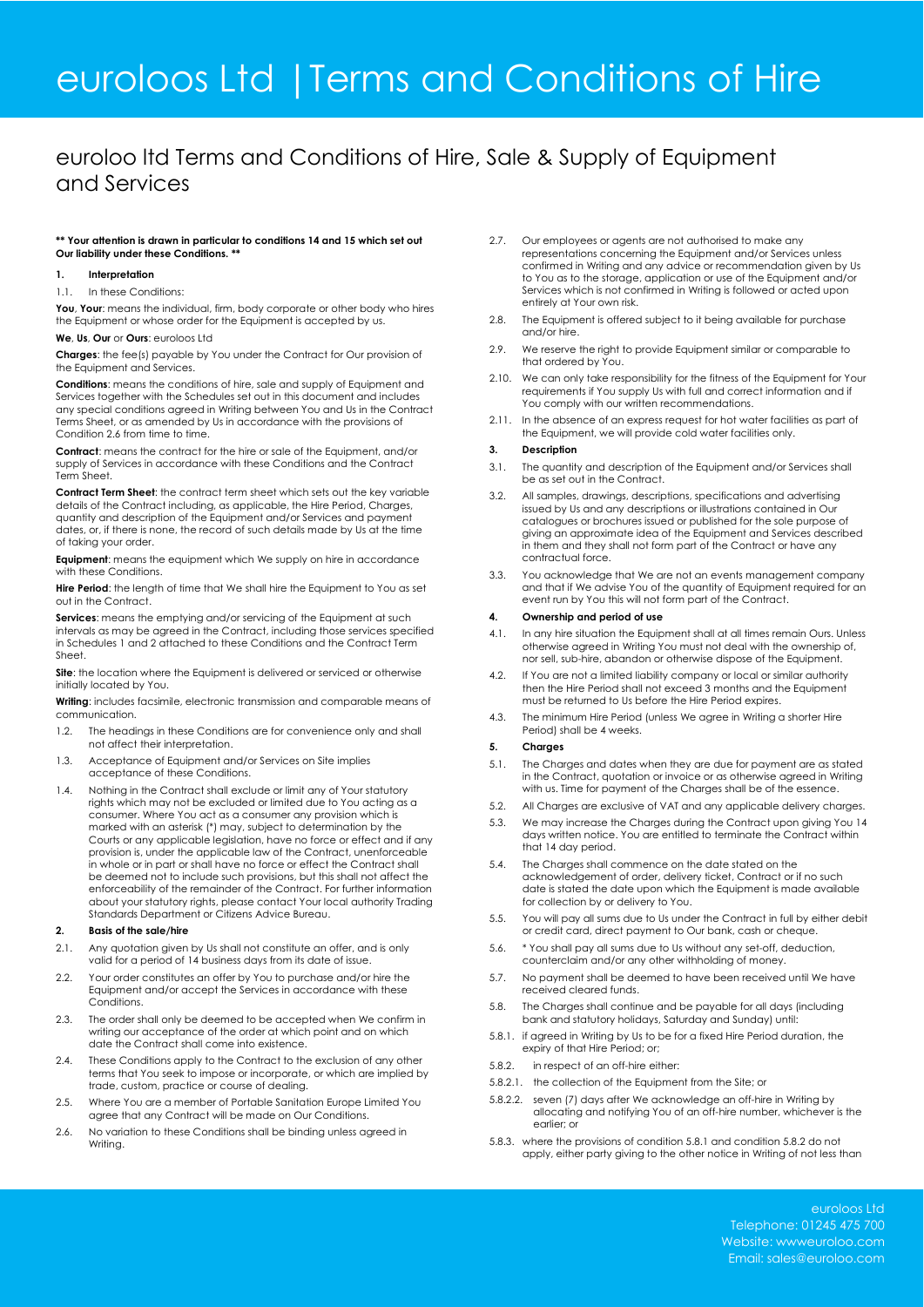### euroloos Ltd |Terms and Conditions of Hire

seven days, such expiry not to be earlier than the end of the minimum period of the Contract as stated in Our acknowledgment of order or Contract or condition 4.3 above.

- 5.9. If You do not have an account with us, You must pay Us when You place Your order, or, if We have agreed this with You in Writing, when the Equipment is delivered. Where You hold an account with Us sums must be paid to Us in accordance with the terms of the account held (unless agreed otherwise this will be 30 days).
- 5.10. Where You dispute any amount that We have invoiced You, You must notify Us of this within 21 days from date of the invoice. If You fail to do this, the invoice will be deemed to be correct unless You obtain information after this period which shows that this is not the case.
- 5.11. \* If payment is not made when due We may charge You interest on the amount unpaid, at the rate of 4 per cent per annum above National Westminster Bank Plc's base rate until payment in full, to include any further costs incurred, is made.
- 5.12. \* Notwithstanding condition 5.11 above, and without limiting any other right or remedy of Ours, We reserve our right to claim interest under the Late Payment of Commercial Debts (interest) Act 1998.
- 5.13. If You fail to make any payment due to Us without just cause then We may withhold the performance of any Services under this Contract. We shall not accept any liability for any costs, charges or losses sustained or incurred by You arising directly or indirectly from Us exercising Our right to withhold Services under any provision of these Conditions.
- 5.14. If any payment is still outstanding after 14 days of becoming due then We reserve the right to enter the Site and collect the Equipment.
- 5.15. Nothing in this condition 5 shall operate to affect Our rights to recover from You any monies due under the Contract and/or any damages in respect of any breach by You prior to the repossession of the Equipment.

#### **6. Cancellation**

6.1. If You notify Us of Your intention to cancel prior to the delivery or collection of the Equipment you will be obliged to pay 100% of the full amount due under the Contract

### **7. Termination of Hire**

7.1. If You:

- 7.1.1. expressly or impliedly repudiate the Contract by refusing or threatening to refuse to comply with any of its provisions; or
- 7.1.2. fail to comply with or persistently breach any of the provisions of the Contract and (in the case of a failure capable of being remedied) do not rectify such non-compliance within 14 working days of being served with written notice of such failure; or
- 7.1.3. provide incomplete, materially inaccurate or misleading facts and/or information in connection with the Contract; or
- 7.1.4. convene any meeting of creditors or pass a resolution for winding up or suffer a petition for winding up; or
- 7.1.5. have an administrative receiver or receiver appointed over the whole or part of Your assets or suffer the appointment of an administrator; or
- 7.1.6. being an individual have a bankruptcy order made against You or compound with Your creditors or come to any arrangements with any creditors,
- 7.1.7. then (and in any such case) We may, without prejudice to any other of Our rights or remedies and without being liable to You for any loss or damage which may be occasioned, give written notice to You terminating this Contract with immediate effect and repossess any or all of the Equipment which is the subject of this Contract or any other contract between You and Us.
- 7.2. Upon termination of the Contract, You shall immediately return to Us or make available for collection by Us all Equipment in your possession.
- 7.3. \* Upon termination of the Contract, all payments payable to Us from You shall become immediately due.
- 7.4. If We exercise our rights to terminate under this condition 7 We reserve the right to suspend or cancel any account You hold with Us.

### **8. Delivery and location**

- 8.1. Unless otherwise agreed in Writing by Us, You shall collect the Equipment from Our place of business and, in the case of a hire situation, return it to Us at the end of the Contract.
- 8.2. If the Equipment is delivered or collected by Us You will pay Us the costs of collection or delivery. Where We quote collection or delivery charges, these are only in respect of the time required to load or unload alongside our vehicle at the address You have specified.
- 8.3. Where We have agreed to deliver or collect the Equipment, You shall be responsible for providing Us with the correct address to deliver the Equipment to or collect the Equipment from. Any dates specified by Us for delivery or collection are intended to be an estimate and time for delivery shall not be made of the essence. If no dates are specified, delivery or collection will be within a reasonable time.
- 8.4. We may deliver the Equipment by separate instalments. Each instalment shall be invoiced and paid for in accordance with the Contract. Cancellation or termination of an instalment shall not give You a right to cancel or terminate the overall Contract.
- 8.5. You shall procure that one of Your duly authorised representatives shall be present at the delivery of the Equipment and/or Services. Acceptance of delivery by such representative shall constitute conclusive evidence that You have examined the Equipment and have found it to be in good condition, complete and fit in every way for the purpose for which it is intended. Your duly authorised representative shall sign a delivery note confirming such acceptance. If no such duly authorised representative is present at the time of delivery then You will be deemed to have accepted delivery for the Equipment and/or Services delivered at that time.
- 8.6. You will be responsible for ensuring that the Site is firm and level and there will be free unrestricted, appropriate, and safe access for our delivery and/or service vehicle and Equipment to be delivered, collected, serviced, loaded or unloaded alongside the delivery and/or service vehicle.
- 8.7. You will ensure that the Site complies with all health and safety requirements.
- 8.8. You will be liable for any costs or expenses to Us arising from failure to provide such access. You will pay extra for any further time or attendance including any attempt by Us to carry out delivery, collection or servicing in accordance with the Contract which is unsuccessful or delayed due to Your acts or omissions.
- 8.9. Our drivers shall be deemed to be acting under the instruction of You or Your agents when on Site, unless agreed otherwise in Writing. You shall be solely responsible for any instruction, guidance and/or advice given by You or Your agents to our drivers and for any damage which occurs as a result of such persons following Your or Your agent's instructions, guidance and/or advice, except to the extent that the persons performing the Services are negligent.
- 8.10. Where We have agreed to position the Equipment in a specific location, You must have an authorised representative available at the time of delivery to instruct Us regarding that position.
- 8.11. You will be liable to Us for parking fines and penalties and any associated costs and expenses that We incur under the Contract by reason of the Site or location of the Equipment, including but without limitation, where We are required to stop in a 'no parking zone'.
- 8.12. Connection and disconnection of mains Services for use with the Equipment on Site and the suitability of these Services are Your responsibility. You will ensure that any such connection and disconnection is carried out by appropriately qualified persons.
- 8.13. Equipment must not be removed from the Site without our written authority or from any Site We subsequently authorise.
- 8.14. You authorise Us to enter any land or premises where We reasonably believe any Equipment to be, on reasonable notice, in order to make any necessary inspection, test, repair, service, replacement or repossession of it. You shall make the Equipment available to Us during reasonable working hours, for the purpose of inspection, repair, maintenance, replacement or repossession.

### **9. Servicing the Equipment**

- 9.1. We shall service the Equipment once per week, or as otherwise agreed in Writing, to allow its continued use in accordance with Our instructions.
- 9.2. We will not be obliged to carry out the Services specified in condition 9.1 if the Equipment has been moved off the Site and You do not give Us seven (7) days' notice of this, accurately specifying where the Equipment has been relocated to.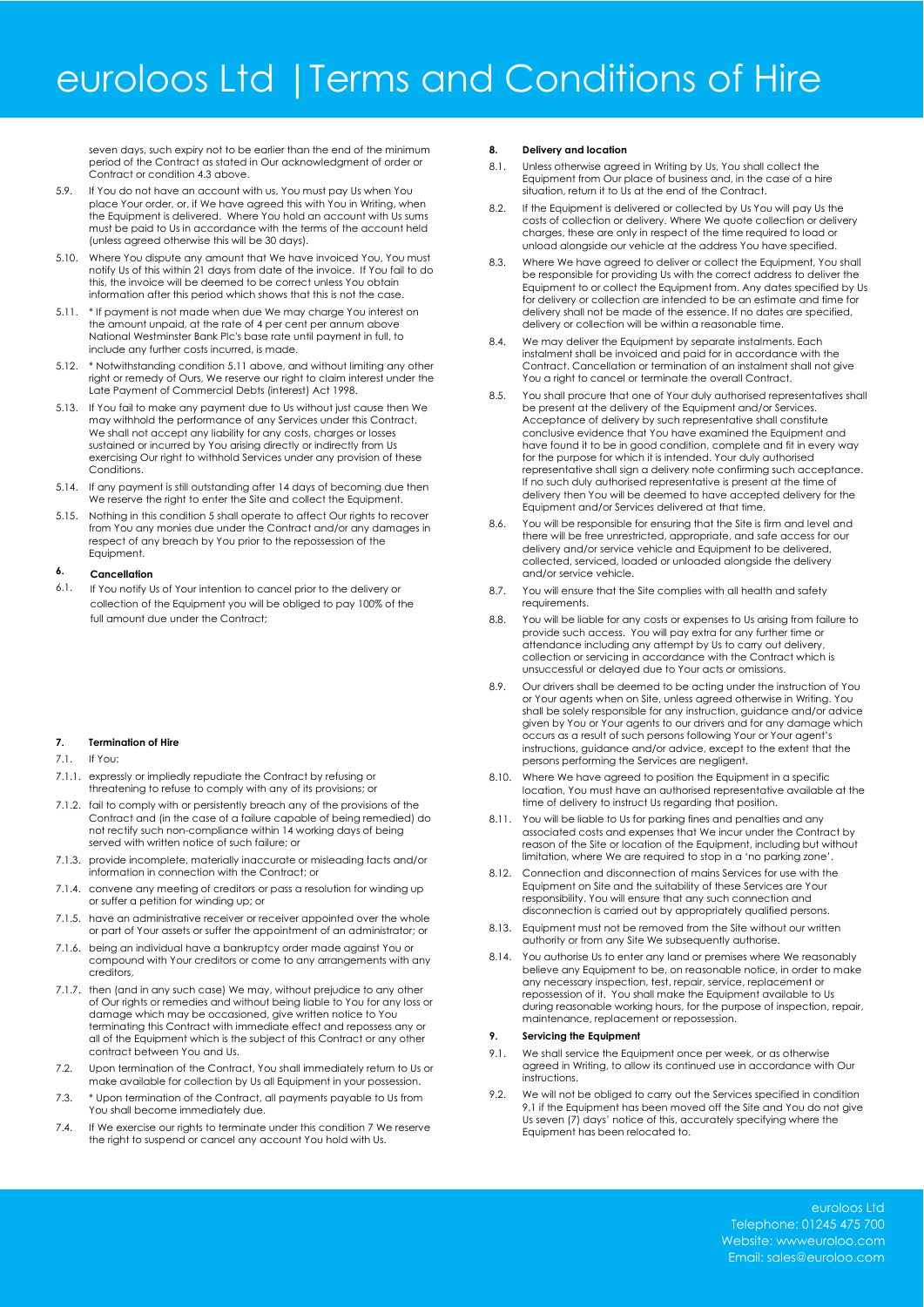### euroloo ltd |Terms and Conditions of Hire

- 9.3. Where We do not provide Services because You have failed to notify Us of Your moving the Equipment off the Site We reserve the right to raise an invoice for these Services which will be charged at the normal Contract rate.
- 9.4. If, subsequent to the scenario set out in condition 9.3, You notify Us of your moving the Equipment off the Site and require Us to perform Services within the same period of seven (7) days as the period during which the Services should have taken place had the Equipment not been moved by You without giving notice in accordance with condition 9.2, We reserve the right to charge You in addition for such Services.
- 9.5. It is Your responsibility to contact Us if weather conditions have affected Your Site. If You do not contact Us to postpone any Services then we reserve the right to raise an invoice for these Services, which will charged at the normal contract rate. We will not contact You unless We are unable to attend the Site for any reason, including, but not limited to, adverse weather conditions such as freezing temperatures. During adverse weather conditions We make extra effort to get delivery and/or service vehicles road worthy and able to service.
- 9.6. All portable toilets are offered and serviced in accordance with BS6464. We recommend a ratio of 1 toilet to 7 persons where weekly servicing is provided and we accept no liability or claims where this recommendation is not followed.

### **10. Use, Maintenance and Repair**

- 10.1. You shall ensure that the Equipment is:
- 10.1.1. properly maintained and kept in good order and condition at all times by You;
- 10.1.2. used in accordance with any relevant instructions, procedures, permissions, licenses, consents or statutory regulations;
- 10.1.3. fixed to the ground so that it cannot be removed or fall over, subject to a Force Majeure Event as defined in condition 16;
- 10.1.4. properly supervised where the young, elderly or mentally or physically disabled (whether temporarily through drink or drugs or otherwise) are or are likely to use the Equipment and if You fail to abide by this condition You will be responsible for making good any damage or loss to the Equipment and any third party's property which occurs as a result of this failure.
- 10.2. If the Equipment fails to work satisfactorily You must notify Us immediately, ensure that it is not used until We have confirmed that it is fit for use, and must not attempt to repair it unless We agree to this in Writing
- 10.3. The Equipment must be returned to Us in the same condition as it was when it was delivered to You (except for fair wear and tear and damage resulting from inherent defects). You will be given 48 hours to view the Equipment prior to cleaning and/or repair after We have notified You of any breach of this condition 10.3. You are responsible for any costs incurred in cleaning or repairing the Equipment (including any lost hire fee revenue or costs of obtaining alternative equipment while the Equipment is out of use).
- 10.4. Ownership of the waste passes to Us upon collection.
- 10.5. You shall ensure that any employees, agents or contractors that operate the Equipment are, if applicable, adequately and sufficiently qualified and trained to operate the Equipment in accordance with all current and applicable legislation.
- 10.6. You must not use or allow the Equipment to be used after the termination of the Hire Period. We will be entitled to charge additional Charges and any reasonable expenditure We incur resulting from any such unauthorised use.
- 10.7. You will not remove, deface, alter or cover up our name plate or mark on the Equipment which indicate that it is our property.
- 10.8. You will not remove, deface, alter or cover any notices giving warnings, information or instructions about the use of the Equipment.
- 10.9. You will comply with any obligations imposed on You in the Schedules attached to these Conditions.

### **11. Your responsibility for the Equipment and its insurance**

- 11.1. Risk in the Equipment passes at the time of delivery by Us and, in the case of a hire, does not pass back until it is collected by or returned to Us and We have issued an unqualified receipt for it. If You collect the Equipment, risk will pass at that point and, in the case of a hire, will pass back to Us once You return it or We collect it and We have issued an unqualified receint.
- 11.2. The Equipment shall be insured, with an insurance company approved in Writing by Us, against all risks at a full new for old replacement value

by You and our interest shall be noted on the policy. If there is a payment as a result of a claim under such policy then the payment is to be made to us, and will be held by You in a separate bank account on trust for Us until this occurs.

- 11.3. In addition to being responsible for the replacement value You are also responsible for any lost Charges and reasonable costs (including but not limited to having to obtain Equipment to comply with other bet not minimed to having to estaming approximate contracts) and We suffer as a result of the Equipment not being available for Us to hire.
- 11.4. You shall not do or omit to do anything which You have been notified will or may be deemed to invalidate any policy of insurance related to the Equipment.
- 11.5. It is Your responsibility to ensure that the Equipment is installed in a position on the Site where hot water is available in the vicinity if it is not included as part of the Equipment.
- 11.6. You must take all reasonable, adequate and proper measures to protect the Equipment from theft, vandalism and any other damage including, but not limited to, damage caused by adverse weather conditions such as frost.
- 11.7. You must not suffer or permit the Equipment to be confiscated, seized or taken out of Your possession or control under any distress, execution or other legal process. If the Equipment is so confiscated, seized or taken, You shall notify Us and use Your best endeavours to procure the immediate release of the Equipment.
- 11.8. It is Your responsibility to ensure that all contamination (including but without limitation, needles, sharps and other waste products) is removed from the Equipment before it is returned, collected or serviced by us. In the event that You fail to comply with this provision, You will continue to pay Us the Charges until such time as the contamination is removed and the Equipment returned to Us in a clean state.

### **12. Our and Your responsibility for testing and compliance with laws**

- 12.1. We will ensure that all Equipment is safe for use on the date that it is delivered to (or collected by) You. We will also ensure that any necessary testing has taken place prior to delivery (or collection by You).
- 12.2. You are responsible for ensuring that any checks, testing (including, but not limited to, PAT testing) and examinations of the Equipment required by Employment and Health & Safety legislation and/or any operating instructions We provide are carried out after this. You will also be responsible for any liability incurred by Us as a result of Your failure to do this.
- 12.3. It is Your obligation to have registered Gas Safe Register gas engineers and registered electricians providing any relevant service.
- 12.4. It is Your obligation to ensure that all persons using the Equipment are fully aware that the water provided as part of the Equipment and/or Services is non-drinking water.
- 12.5. From time to time You may, to comply with Health & Safety legislation, or indeed for any other reason, require additional Equipment and/or Services, the latter including but not limited to additional waste removal, an increase in the frequency of the Services and an increase in the number of site attendants. You may request such additional Equipment and/or Services from Us by submitting an order in accordance with condition 2 of these Conditions. The provision of such Equipment and/or Services will be provided subject to these **Conditions**
- 13. Indemnity
- 13.1. \* You shall indemnify Us against all liabilities, costs, expenses, damages and losses (including but not limited to any direct, indirect or consequential losses, loss of profit, loss of reputation and all interest, penalties and legal costs (calculated on a full indemnity basis) and all other reasonable professional costs and expenses) suffered or incurred by Us arising out of or in connection with:
- 13.1.1. any breach of Your obligations under these Conditions, including, but not limited to, Your obligation to keep the Equipment properly maintained and in good order and condition at all times and Your obligation not to suffer or permit the Equipment to be confiscated, seized or taken out of Your possession;
- 13.1.2. Your breach or negligent performance or non-performance of these Conditions:
- 13.1.3. the enforcement of these Conditions;
- 13.1.4. any claim made against Us by a third party, to the extent that such claim arises out of the breach, negligent performance or failure or delay in performance of these Conditions by You, Your employees, agents or subcontractors;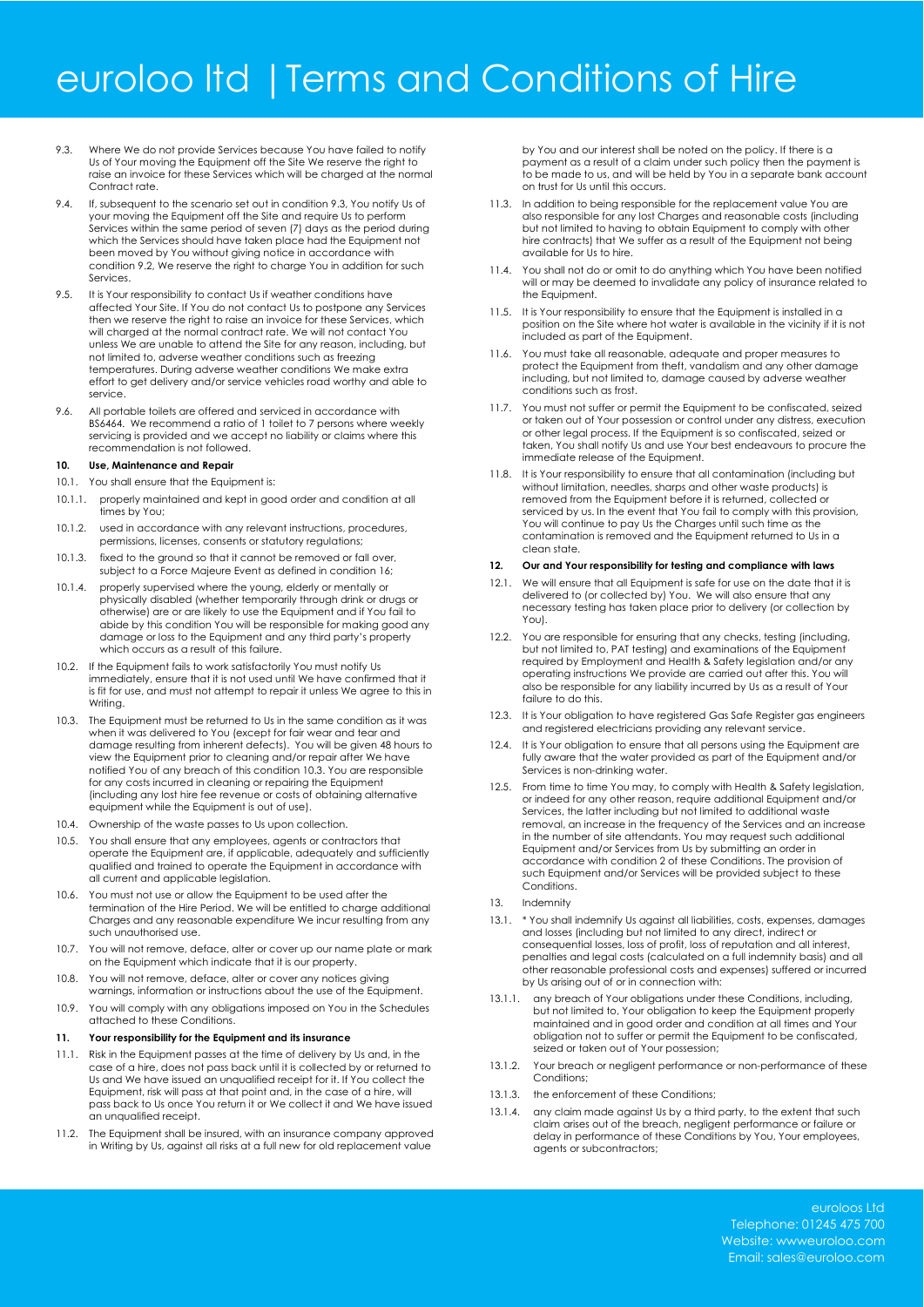### euroloos Ltd |Terms and Conditions of Hire

- 13.1.5. any claim made against Us by a third party for death, personal injury or damage to property arising out of or in connection with defective or unmaintained Equipment, to the extent that the defect in or lack of maintenance in respect of the Equipment is attributable to the acts or omissions of You, Your employees, agents or subcontractors.
- 13.2. This indemnity shall not cover Us to the extent that a claim under it results from Our negligence or wilful misconduct.
- 13.3. If any third party makes a claim, or notifies an intention to make a claim, against Us which may reasonably be considered likely to give rise to a liability under this indemnity (a Claim), We shall:
- 13.3.1. as soon as reasonably practicable, give written notice of the Claim to You, specifying the nature of the Claim in reasonable detail;
- 13.3.2. not make any admission of liability, agreement or compromise in relation to the Claim without the prior written consent of You (such consent not to be unreasonably conditioned, withheld or delayed), provided that We may settle the Claim (after giving prior written notice of the terms of settlement (to the extent legally possible) to You, but without obtaining Your consent) if We believe that failure to settle the Claim would be prejudicial to it in any material respect;
- 13.3.3. give You and Your professional advisers access at reasonable times (on reasonable prior notice) to Our premises and Our officers, directors, employees, agents, representatives or advisers, and to any relevant assets, accounts, documents and records within Our power or control, so as to enable You and Your professional advisers to examine them and to take copies (at Your expense) for the purpose of assessing the Claim; and
- 13.3.4. subject to You providing security to Us to Our reasonable satisfaction against any claim, liability, costs, expenses, damages or losses which may be incurred, take such action as You may reasonably request to avoid, dispute, compromise or defend the Claim.
- 13.3.5. \* If a payment due from You under this condition 13 is subject to tax (whether by way of direct assessment or withholding at its source), We shall be entitled to receive from You such amounts as shall ensure that the net receipt, after tax, to Us in respect of the payment is the same as it would have been were the payment not subject to tax.

### **14. Warranties and Our liability**

- 14.1. We warrant that the Equipment is in good working order.
- 14.2. Should any defect occur in the Equipment, other than one for which You are responsible, We will at our option either replace or repair the Equipment (at no charge to You) as soon as is practical.
- 14.3. \* We shall not replace, repair or service any Equipment until any outstanding Charges have been paid.
- 14.4. We shall not be liable to You for defective Equipment if You have continued to use such Equipment after the defect had become apparent or been suspected or should reasonably have become apparent to or been suspected by You.
- 14.5. We shall not be liable to You for:
- 14.5.1. any delays in availability or delivery (in circumstances where We have accepted responsibility for delivery) of Equipment caused by matters beyond our control; or
- 14.5.2. any damage caused to any paving, ground surfaces, vehicles, building or other feature on Site, during delivery, servicing or collection, whilst acting under the instruction of You or Your agents or where delivery is made without instruction in accordance with condition 8.9; or
- 14.5.3. any loss or damage arising from where only cold water facilities are provided as part of the Equipment and You have not, for any reason whatsoever, not complied with Your responsibility under condition 11.5.

### **15. Other terms and limits on liability**

- 15.1. \* Subject to condition 14.5, all warranties, representations, terms, conditions and duties implied by law relating to fitness, quality and/or adequacy are excluded to the fullest extent permitted by law. 15.2. We do not limit or exclude our liability for:
- 
- 15.2.1. death or personal injury resulting from our negligence;
- 15.2.2. fraud or fraudulent misrepresentation; or
- 15.2.3. any matter in respect of which it would be unlawful for Us to exclude or restrict liability.
- 15.3. \* Subject to condition 15.4, if We are found liable in respect of any loss or damages to Your property the extent of our liability will not exceed the retail cost of replacement of the damaged property or £1,000,000, whichever is the lesser. However, We are not responsible for the cost of

repairing any pre-existing faults or damage to your property that We discover in the course of installation and/or performance by Us.

- 15.4. We will not have any liability to You for any:
- 15.4.1. \* loss of profit;
- 15.4.2. \* consequential losses (including any loss of profits and/or damage to goodwill);
- 15.4.3. economic and/or other similar losses;
- 15.4.4. special damages and indirect losses;
- 15.4.5. business interruption, loss of business and/or opportunity;
- 15.4.6. delay in availability or delivery (where We are responsible for delivery) of the Equipment.
- 15.5. If you are a consumer, We only supply the Equipment and/or Services for domestic and private use. You agree not to use the Equipment and/or Services for any commercial, business or re-sale purpose, and We have no liability to you for any loss of profit, loss of business, business interruption, or loss of business opportunity.
- 15.6. \* Our total liability to You (including any liability for the acts or omissions of Our employees, agents and subcontractors) under and/or arising in relation to any Contract shall not exceed 5 times the amount of the Charges for the Equipment under the Contract or the sum of £500 whichever is the higher. If any liability of Us to You would be met by any insurance that We hold then our liability shall be extended to the extent that such liability is met by such insurance.
- 15.7. \* Each of the limitations and/or the exclusions in this Contract shall be deemed to be repeated and apply as a separate provision for each of:
- 15.7.1. liability for breach of contract;
- 15.7.2. liability in tort (including our negligence);
- 15.7.3. liability for breach of statutory duty;
	- except condition 15.6 above, which shall apply only once in respect of all of these types of liability.

### **16. Force Majeure**

- 16.1. Neither party will be liable to the other for breach of these Conditions caused by circumstances beyond the reasonable control of the party, including, but without limitation, acts of God, governmental actions, war or national emergency, acts of terrorism, protests, riot, civil commotion, fire, explosion, flood, epidemic, lock-outs, strikes or other labour disputes (whether or not relating to either party's workforce), or restraints or delays affecting carriers or inability or delay in obtaining supplies of adequate or suitable materials (a Force Majeure Event).
- 16.2. If a Force Majeure Event continues for a continuous period in excess of 30 days, We shall be entitled to give notice to You to terminate the Contract.

### **17. General**

- 17.1. \* No waiver by Us of any breach of the Contract by You shall be considered as a waiver of any subsequent breach of the same or any other provision.
- 17.2. In the event that any provisions in the Schedule of Equipment conflict with the provisions of these Conditions, the provisions of the Conditions shall prevail.
- 17.3. You shall not transfer any of Your rights or obligations under these Conditions to another person without Our prior written consent. We can transfer all or any of Our rights and obligations under these Conditions to another organisation, but this will not affect Your rights under these Conditions.
- 17.4. If any provision of these Conditions is held by any competent authority to be invalid or unenforceable in whole or in part the validity of the other provisions of these Conditions and the remainder of the provision in question shall not be affected thereby.
- 17.5. A person who is not party to this Contract shall not have any rights under or in connection with it under the Contracts (Rights of Third Parties) Act 1999.
- 17.6. Any dispute arising under or in connection with these Conditions or the hire of the Equipment shall be subject to the Jurisdiction of the English **Courts**
- 17.7. This Contract is governed by and interpreted in accordance with the law of the country where the Supplier is located and that country will have exclusive jurisdiction in relation to this Contract.